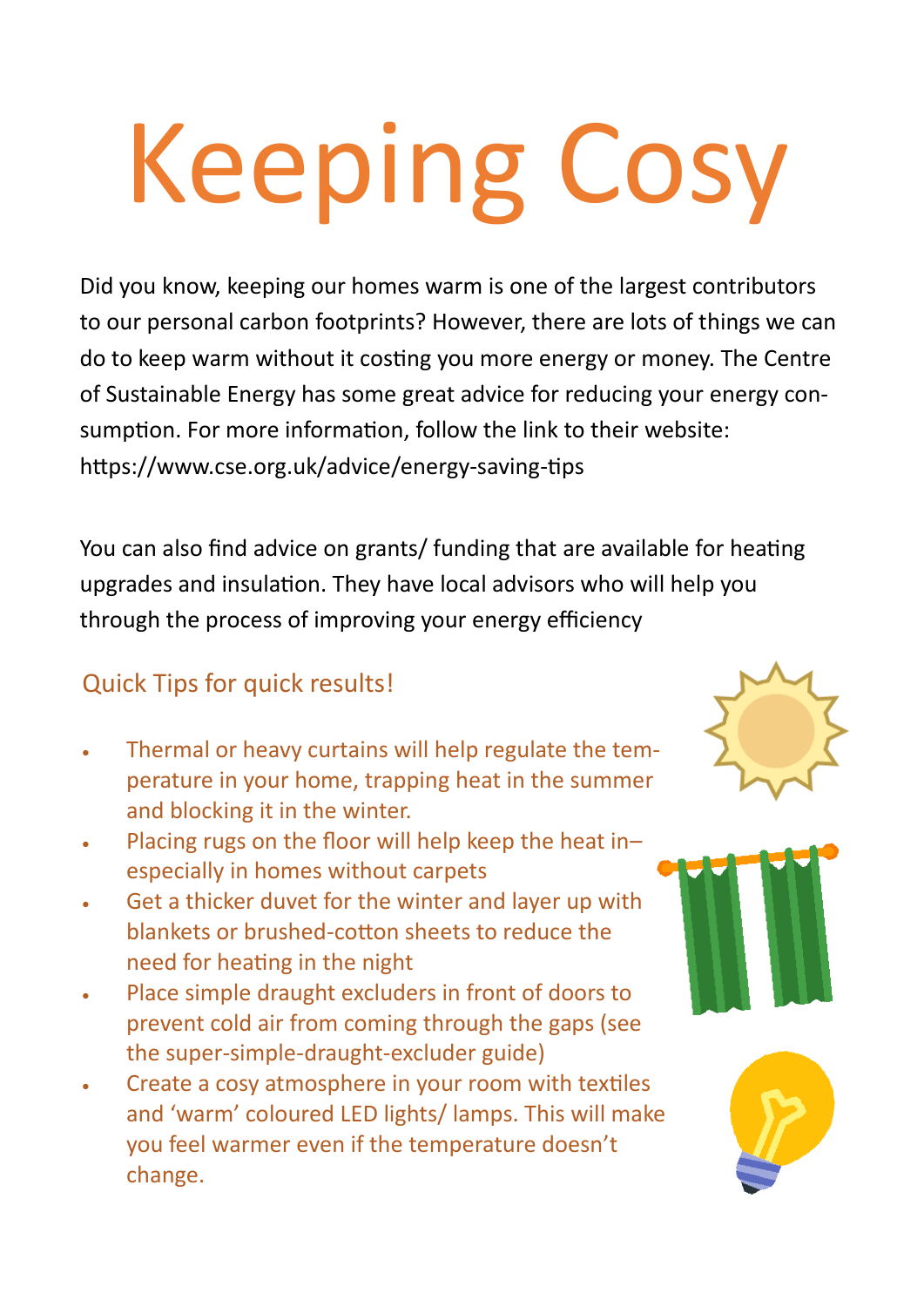Use lamps with 'warm' coloured **LED bulbs to** make your rooms

Avoid placing furniture in front of vour radiators

Thick/thermal curtains help keep the heat in

Use heat controls to set your heating to a comfortable temperature



Place a draught excluder in front of your doorways to keep the chilly air at bay

Tuck your curtains behind the radiator to stop air from being pushed out of the window

Rugs help trap the heat and make your home feel warmer

Of course, there are also larger improvements you can make to your home to keep it warmer. Draught proofing is one of the most effective ways to reduce your energy bills!

#### **25% of heat is lost through your roof**

Good loft insulation is a great way to keep heat in your home. If you have an accessible loft with no damp problems, standard loft insulation will be a good fit for you. The recommended depth for wool insulation is 270mm (roughly 1ft) and will be effective for at least 40 years! If you like to store things in your loft space, make sure you put boards down over your insulation to prevent it from being compressed (the air gaps in the wool hold the warm air!). You can hire a professional to install your insulation, or you can do it yourself! See the Centre of Sustainability's DIY guide: https://www.cse.org.uk/ downloads/advice-leaflets/energy-advice/insulation-and-heating/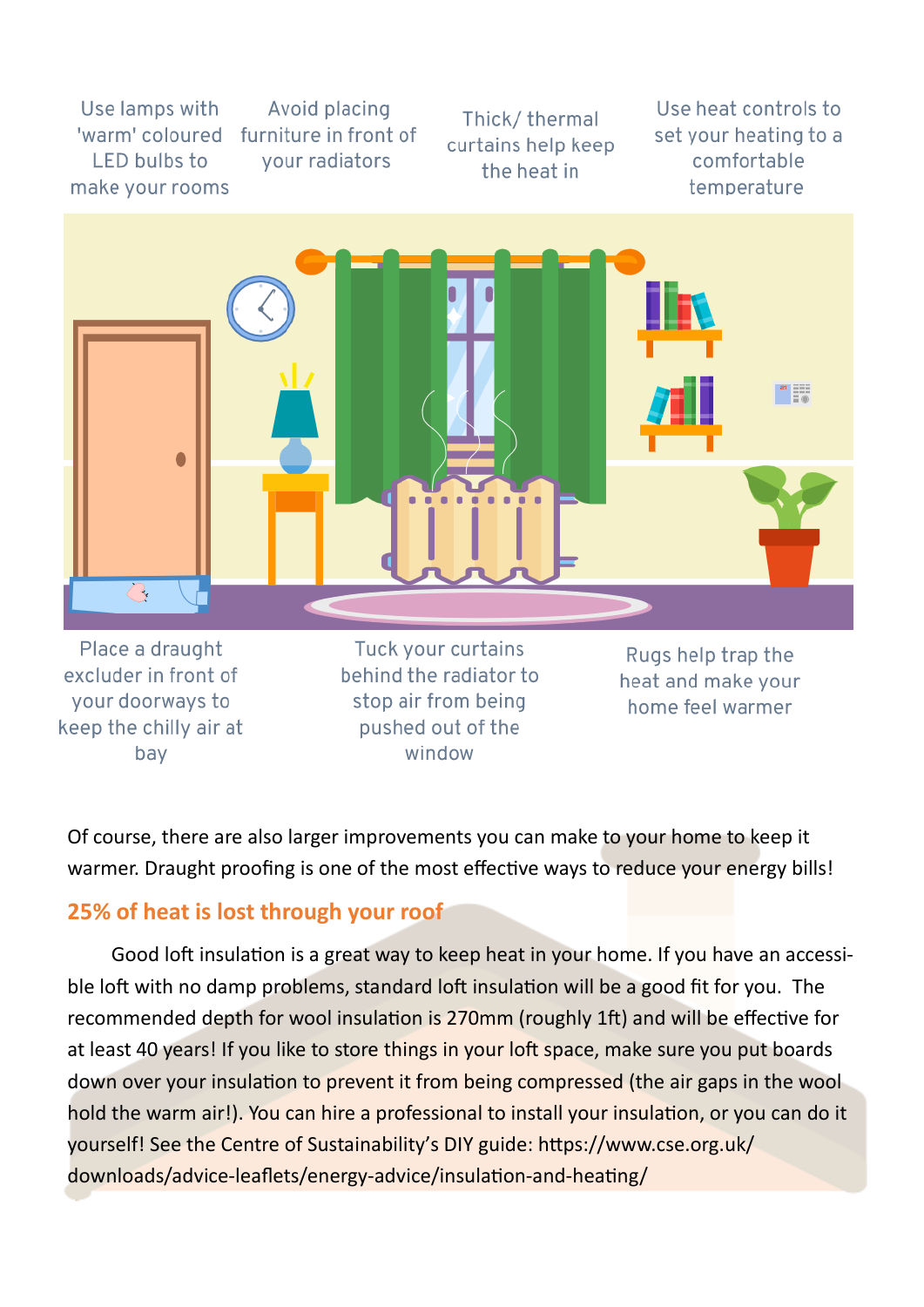#### **Floor Insulation**

Improving your flood insulation could save you up to £70 a year on your energy bills!

Insulation methods will depend on what type of floor you have. If you have suspended timber flooring, you can install solid insulation boards in the cavities. If you have a solid/ concrete floor, insulation slabs can be fitted beneath the carpet.

For more detail, head to The Centre for Sustainable Energy and search "Floor Insulation".

#### **Wall Insulation**

You can insulate both your internal and external walls to prevent heat loss– around half of all the heat lost from an average solid-walled home is through the roof. There are various methods for wall insulation depending on your wall type. Wall insulation can be expensive, however the average 3-bedroom semi-dethatched home can save around £260 a year on heating bills.

For more information, head to The Centre for Sustainable Energy and search "Wall Insulation".

#### **Secondary Glazing**

Windows add a lot of character to a property. In a city such as Wells, with a beautiful range of historic buildings, window insulation is a contested topic. Planning permission is often denied for the replacement of original windows with PVC/ double glazing in Listed buildings. Often, planning permission calls for like-for-like window replacement, which is often very expensive. However, there are options to reduce heat loss through windows without the loss of key historic features. There are various forms of secondary glazing, including :

- transparent plastic film: the cheapest and simplest option, transparent film looks like cling-film and is almost invisible. You can easily install and remove it yourself
- Temporary secondary glazing: this is a sheet of rigid, transparent plastic that you attach to the window frame. There are various methods to attach the glazing including magnets and Velcro
- Semi-permanent secondary glazing: more expensive, however will last longer. Usually a heavier material such as glass, they can be installed in panels to allow you to open you windows.

For more information head to The Centre for Sustainable Energy and search "Secondary Glazing".

### **Retrofitting a historic building**

If you are hoping to improve the energy efficiency of a historic or listed building, there are extra considerations. There are lots of guides available from Historic England for retrofitting historic/ listed buildings, from windows to floor insulation.